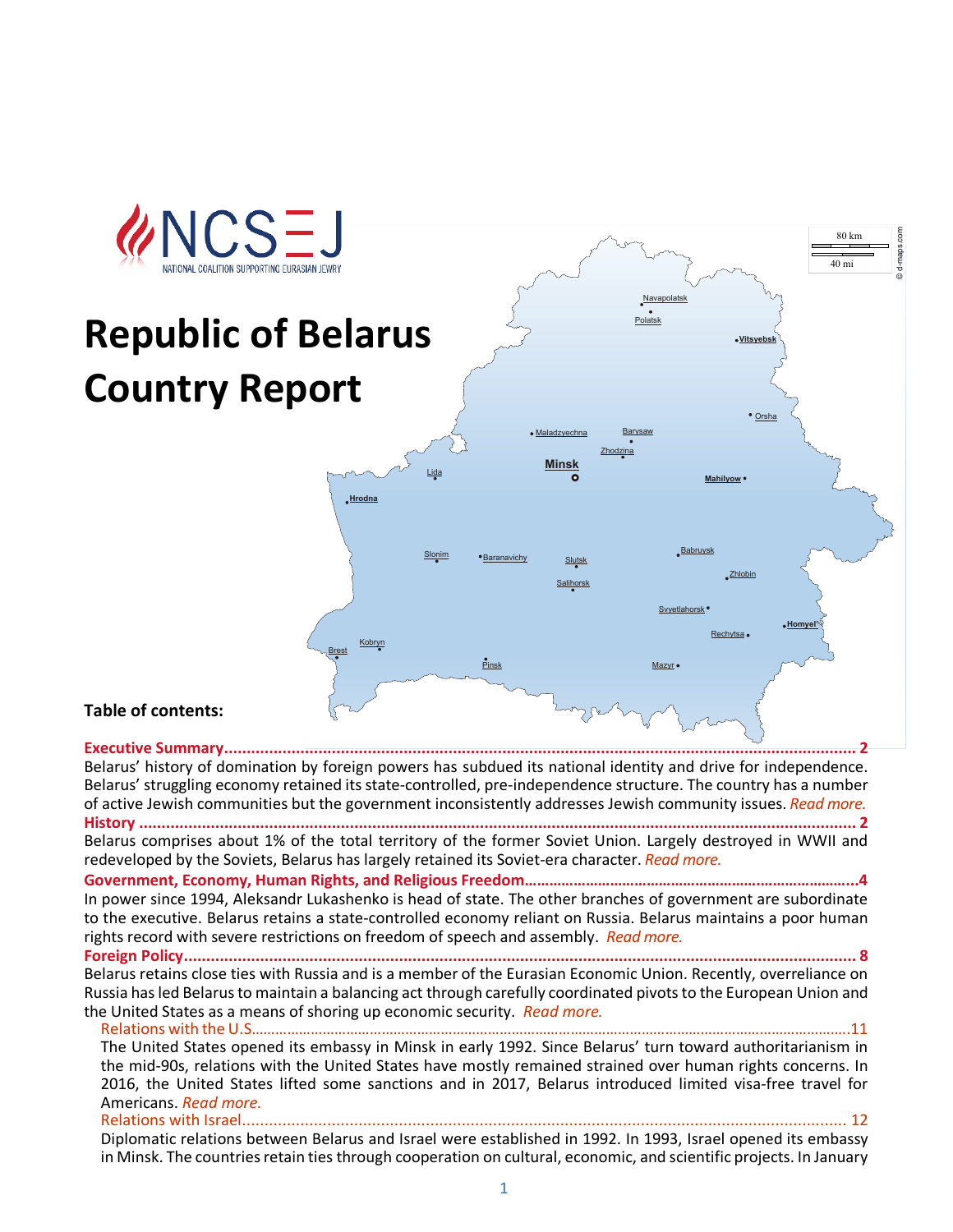2016, Israel announced it would close its embassy in Minsk but reversed its decision two months later. *[Read more.](#page-8-0)* **[Jewish Community...............................................................13](#page-9-0)** Located within the Pale of Settlement, to which Jews were confined by the Russian Tsars, Belarus was a center of Jewish life prior to the Holocaust. Jewish communities first appeared in Belarus in the  $14<sup>th</sup>$  century when the country was part of Poland-Lithuania. *[Read more.](#page-9-0)*

#### <span id="page-1-0"></span>**Executive summary:**

*Belarus' history of domination by successive Russian governments has historically subdued a national identity distinct from that of Russia's. Belarus' struggling economy retained its pre-independence structure; the current regime has stopped, and in some cases even reversed, market-oriented reform. Belarus' failure to hold free and fair elections has kept Belarusian President Aleksandr Lukashenko in power since he was first elected to a fiveyear term of office in 1994.* 

*As most Western governments remain largely alienated and foreign assistance and investment remain low, Belarus largely depends on Russia. However, because of Russian energy price hikes, increasing stagnation in the Russian economy, moves to gain control over Belarusian gas and oil distribution networks, and financial and political fallout from Russia's war in Ukraine, Belarus now finds itself between a largely unsympathetic West and tough-minded Russia that is no longer willing to subsidize its domestic policies.*

*Although its constitution provides for fundamental freedoms, the government stridently restricts freedom of speech and assembly, maintains control over the media, and commits other rights violations.*

*The Belarusian Jewish community – once at the heart of the Pale of Settlement but nearly wiped out by the Holocaust and by Soviet policies – is now represented* 

#### **Statistics:**

**Population:** 9,399,000 (2017 est.) **Size:** 207,560 sq. km.

**Capital**: Minsk **Major cities**: Gomel, Minsk, Mogilev, Vitebsk

**Jewish population**: 45,000 **2016 Aliyah** (emigration to Israel): 620

**Head of State**: President Aleksandr Lukashenko

**Head of Government**: Prime Minister, Roman Golovchenko

**Foreign Minister**: Vladimir Makei

**Belarusian Ambassador to the U.S..**: Charge d'Affaires: Dmitry Basik **U.S. Ambassador to Belarus**: Charge d'Affaires: Julie D. Fisher

**Freedom House Rating**: Not Free

*through many local organizations and is actively supported by Israeli and American organizations. Anti-Semitism has been prevalent throughout Belarus' history, but there have been fewer reported incidents in recent years. Relations with the government are cordial, but infrequent prosecutions of anti-Semitic incidents and unresolved communal property restitution and preservation issues are complicating factors.*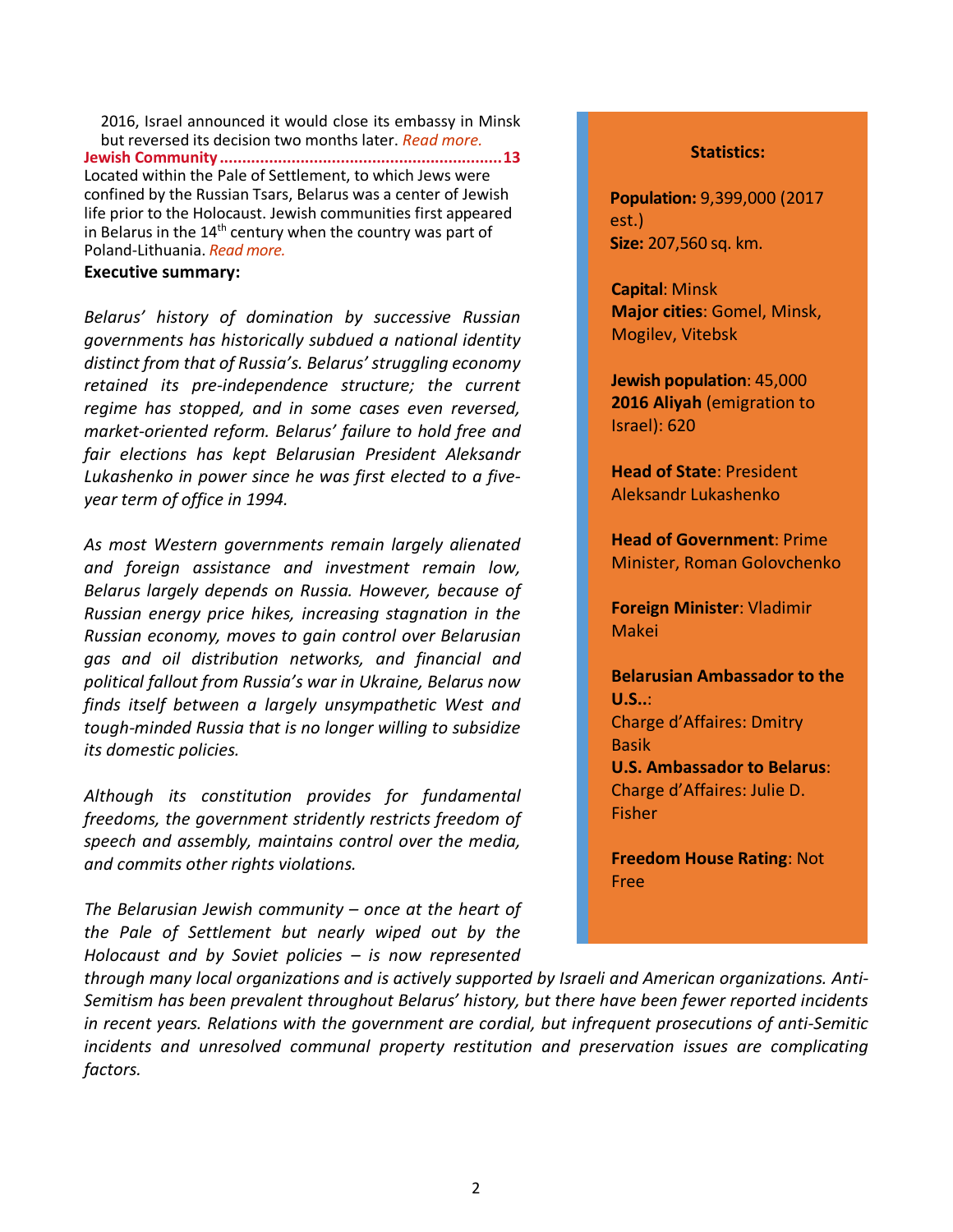#### <span id="page-2-0"></span>**History:**

Belarus comprises about 1% of the total territory of the former Soviet Union. Mostly landlocked, flat and slightly smaller than Kansas, Belarus is bordered by Russia, Ukraine, Latvia, Lithuania, and Poland.

Belarus has a long history of domination by foreign powers. Part of the Polish-Lithuanian Commonwealth



from the 13<sup>th</sup> to the 18<sup>th</sup> centuries, then incorporated into the Russian Empire during the partitions of Poland (1772-95), Belarus endured repeated periods of Russification during its long occupation by the Russian Empire and the Soviet Union. While some groups began to assert a Belarusian national identity distinct from Russia towards the end of the 19<sup>th</sup> century, this identity has remained marginal until only very recently. In March 1918, after the collapse of Tsarist Russia, local nationalists established a shortlived Belarusian Democratic Republic, crushed by the Red Army less than a year later. In 1922, Belarus (known then as the Byelorussian Soviet Socialist Republic) formally became one of the four constituent Soviet republics. Belarus lost almost 2.2 million citizens (one-quarter of its population) in World War II. Belarus is perhaps most famous for its partisan army units that fought against the Nazis during the war. This theme, in addition to victory in WWII itself, remains central to contemporary Bealrusian identity. Many Belarusian cities were nearly entirely destroyed, including Minsk during the war. The Soviets rebuilt the Belarusian SSR in the image of an idealized Soviet society with a highly specializied, undiversified economy. The country has retained much of this economic structure and concept of identity today.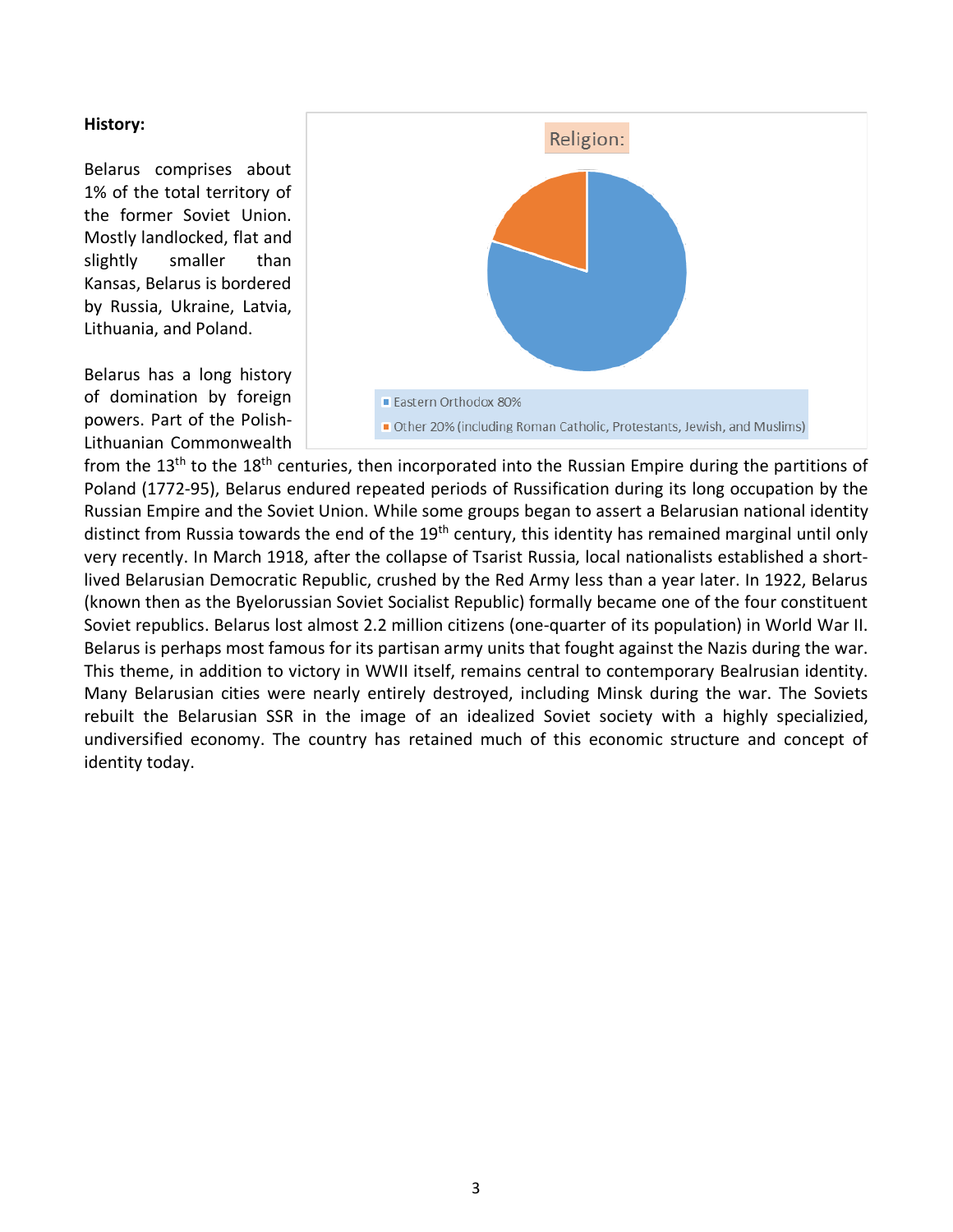

As the Soviet Union began to collapse, elections in March 1990 brought reformist Stanislau Shushkevich to power in Belarus. Shushkevich advocated for free market reforms and distancing Belarus from Russia. However, in a March 1991 referendum, 83% of the Belarusian electorate voted to preserve the Soviet Union. Nevertheless, Belarus declared its independence

that August. Shushkevich signed the Belovezhskaya Pushcha accords dissolving the Soviet Union, forming the Commonwealth of Independent States (CIS) with Russia and Ukraine in December 1991. His opposition to closer relations with Moscow motivated his ouster by conservative lawmakers in January 1994. The rise of Aleksandr Lukashenko has brought with it sustained authoritarianism and heavy resistance to political, economic, and social reform.

# <span id="page-3-0"></span>**Government, Economy, Human Rights, and Religious Freedom:**

# *Domestic Politics*

Belarus is a presidential republic. The popularly elected President is head of state and nominates the Council of Ministers and its chairman, the prime minister. The legislative and judicial branches are separate but subordinate to the executive. Presidential elections are held every five years. The government suppresses opposition parties and since 1996, all outside election observers have found Belarusian elections to be unfree.

Alexander Lukashenko was elected as the President of the Republic of Belarus in 1994.

# *Economy:*

Belarus had a relatively well-developed industrial base and a well-educated technical workforce under Soviet rule and retained much of it following the breakup of the USSR. A strong agricultural sector and quality public education afforded Belarus one of the highest standards of living among the Soviet republics. However, Belarus has had to manage the massive social and economic repercussions of the April 1986 Chernobyl nuclear disaster in neighboring Ukraine, which spread radioactive fallout across large sections of southern and eastern Belarus.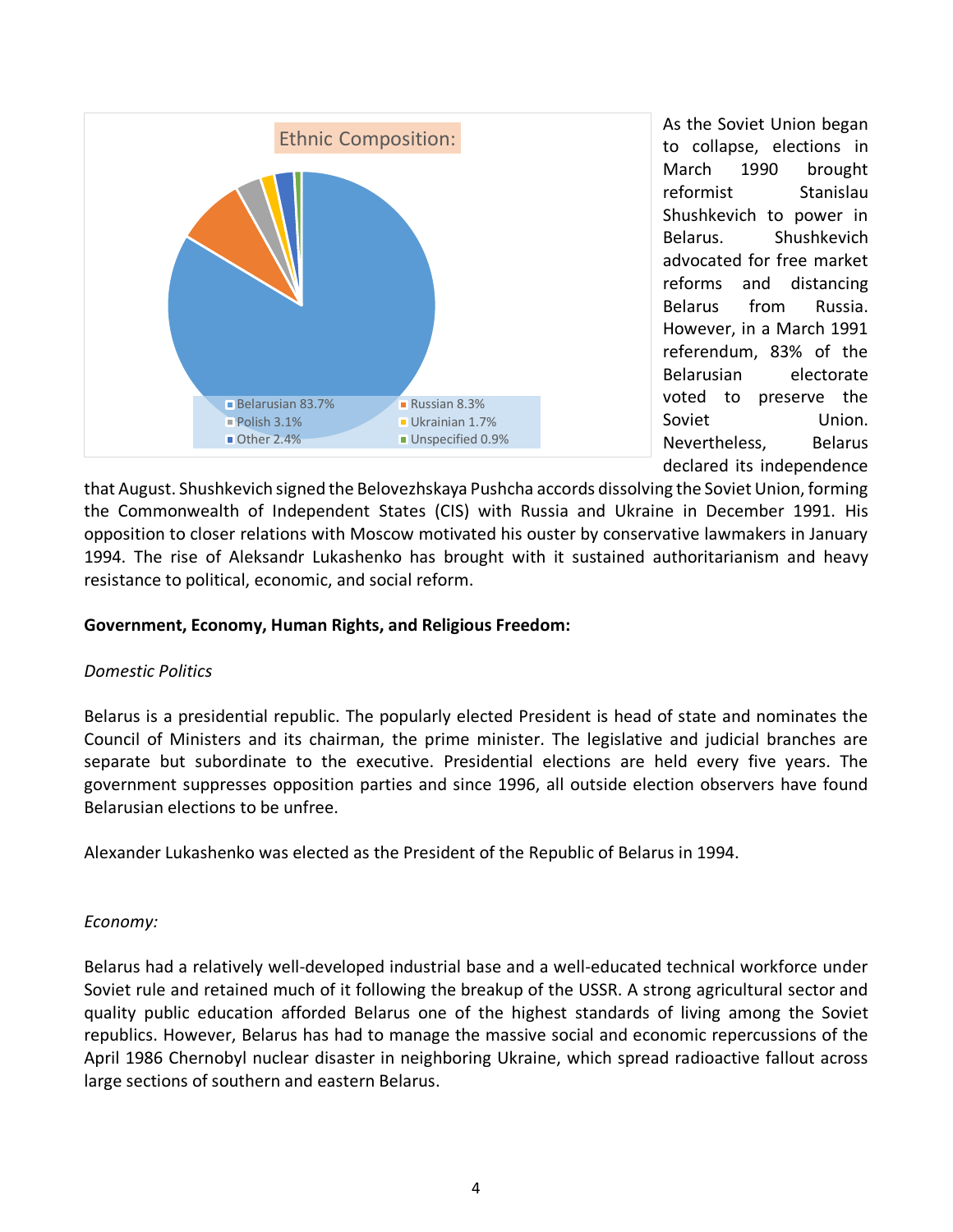The Soviet Union's collapse in 1991 brought an end to Belarus's reliance on a highly specialized, undiversified economy. This cut off Belarus from its traditional supply sources and markets, leaving it in the precarious position of having to import two-thirds of its raw materials.

Another challenge to Belarus' economic growth is its dependence on the Russian Federation as its key economic partner. Russia accounts for 40% of Belarus' export market, with heavy emphasis on energy supplies and raw materials. Furthermore, since 2011, Russia's state-owned energy giant Gazprom owns 100% of the Yamal pipeline which traverses Belarus and provides substantial energy supplies to Western Europe.

Belarus pursues active economic and financial integration with several other CIS countries within the Customs Union of the Eurasian Economic Community. Belarus signed the Treaty on Creation of the Eurasian Economic Union, which took effect on January 1, 2015. Major trade policy decisions within the EEU cannot be made without Russia's approval.

However, Russian integration has come at a steep price. In 2015, national GDP contracted by 28%, largely as a result of U.S. and European sanctions on the Russian Federation as well as general contraction of

**Currency** 2.12 Belarusian Rubles (BYN) = \$1 USD **GDP**: \$59.643 billion (2018 est.) **GDP per capita**: \$6,283 (2018 est.) **GDP Growth**: -3.1% (2018 est.)

the Russian economy.

In recent years, Belarus has sought greater foreign investment from and trade with China. In 2012, \$3 billion in trade was conducted between the two countries with a great imbalance favoring China, which sold \$2.4 billion in goods to Belarus. China invests large sums of money in infrastructure projects, including a large industrial park near Minsk National Airport, a planned \$5 billion project expected to house over 100,000 people by 2030.

The technology and IT services sector are one bright spot in the Belarusian economy. While the tech sector employs less

than 5% of the workforce, exports from the tech industry in Belarus amounted to over \$1 billion in 2015. In 2019, the main contribution to the country`s economy was made by the IT-sphere. A big role in this process plays Belarus High Technologies Park (HTP), a local analog of Silicon Valley in the US.

In December 2019, Russia and Belarus had tensions negotiating the price of oil. At the beginning of January, the oil import from Russia to Belarus was stopped for a few days, and Belarus had to buy the oil from Norway. Later, the leaders of both countries could find a compromise.

# *Human Rights:*

The Belarusian government has come under severe criticism from international rights organizations. Freedom of speech, movement, and assembly are limited and the government maintains a virtual monopoly over the press. Some Soviet-era restrictions remain in effect, and overt expressions of protest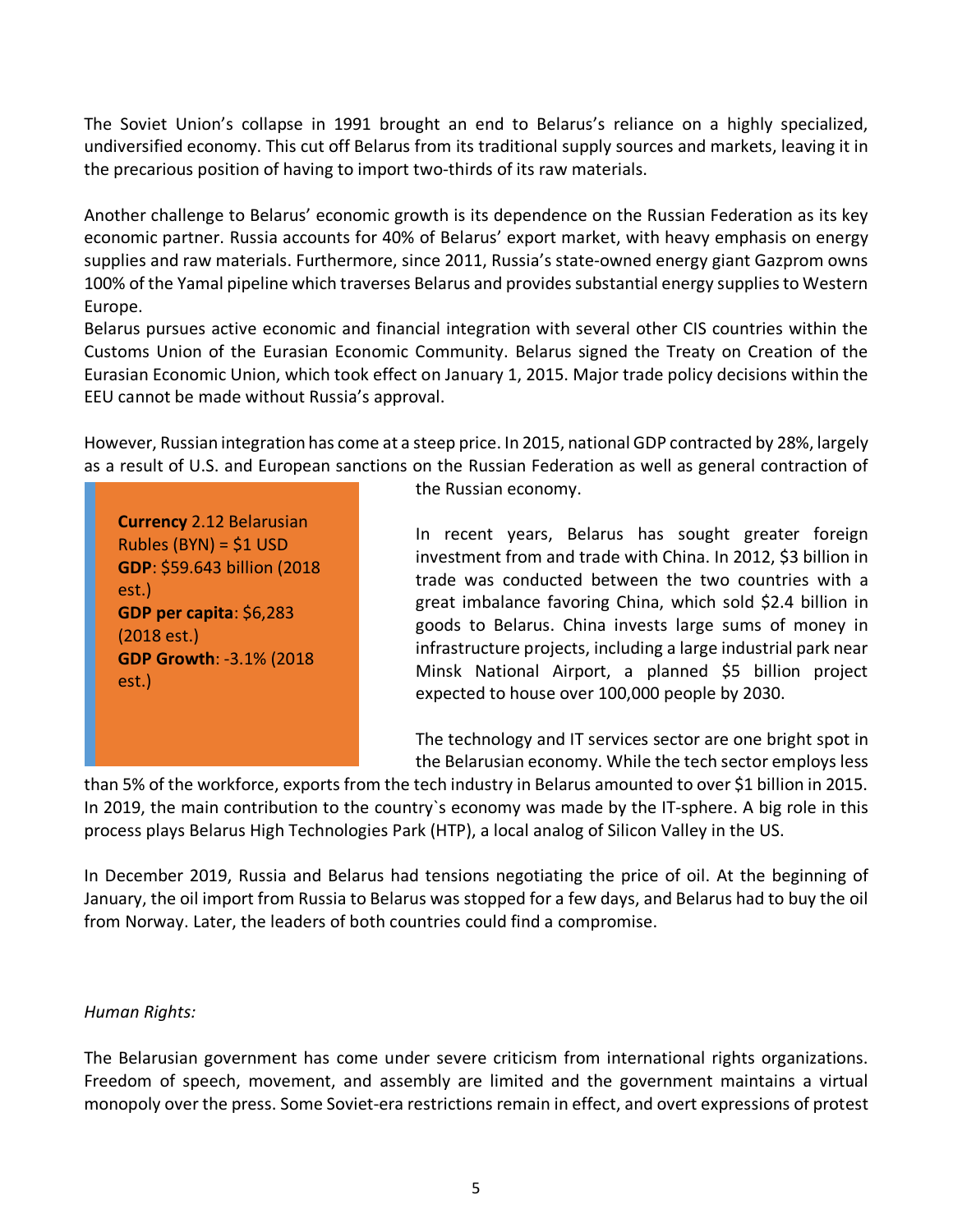can draw harsh reaction from the authorities. A number of opposition figures have gone missing after criticizing President Lukashenko, while others have been given show trials and jailed.

Belarus has one of the most repressive media environments in Europe. Belarusian authorities keep all traditional mass media under strict control, and TV broadcasting in the country is fully controlled by the state.

Opposition activists continue to be repressed and jailed on a regular basis. In 2015, the country released six political prisoners on humanitarian grounds but the move is viewed largely as a bargaining chip to curry favor with the United States and European partners. In March 2017, over 700 people were arrested at peaceful protests during Belarus' Freedom Day celebrations. Before the demonstrations, police raided the offices of Viasna, a leading human rights organization based in Minsk.

Belarus remains the only country in Europe to continue to use capital punishment. There were at least six state executions carried out in 2016. The death penalty is typically carried out by firing squad.

# *Religious Freedom:*

The U.S. State Department reports that while the Belarusian constitution grants religious freedom, the government does not always respect this right in practice, especially with respect to "nontraditional" faiths such as Protestantism or Eastern religions. President Lukashenko has promoted the Belarusian Orthodox Church, granting it privileged status as the only officially recognized Orthodox denomination in Belarus via a 2003 declaration.

In October 2002, the government enacted the Law on Freedom of Conscience and Religious Associations. The Law narrowed the number of groups able to register as legal religions, limited the activities of all nontraditional religions, and emphasized the Russian Orthodox Church's position as the country's preeminent religion. For a group or local chapter to be registered, it must have been active in Belarus for at least 20 years and must consist of 20 Belarusian citizens. Unregistered groups are banned from any religious activity. Religious literature (particularly of foreign origin) requires the approval of a state agency, effectively subjecting it to government censorship. With or without official registration, some faiths have encountered police harassment, difficulty renting or purchasing property to establish places of worship, and difficulty training clergy.

Citizens theoretically are not prohibited from proselytizing and may speak freely about their religious beliefs; however, authorities often interfere with or punish individuals who proselytize on behalf of some registered and unregistered religions.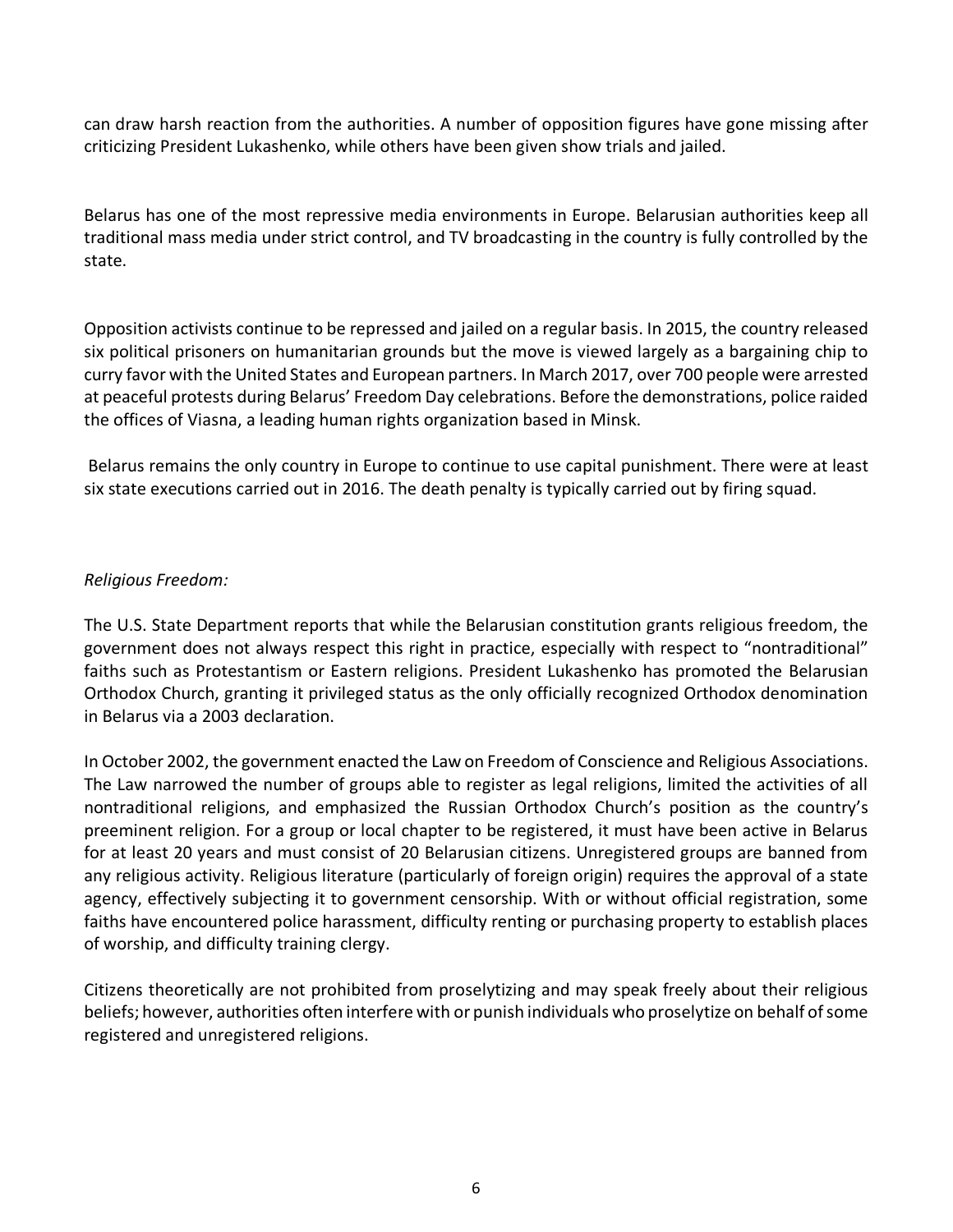# <span id="page-6-0"></span>**Foreign Policy:**

Belarus retains close ties with Russia. A 1995 referendum strengthened economic relations, and the 1997 and 1999 Belarus-Russia Union Treaties provide for close coordination of foreign, military, and economic policies, although few provisions have been implemented.

Belarus and Russia planned to achieve currency unification by 2005. However, persistent differences over energy and transportation costs, tax policy, customs, foreign trade, and constitutional issues, as well as worsening relations between President Lukashenko and the Russian leadership, make currency union increasingly unlikely.

President Lukashenko's foreign policy grew more inconsistent in 2006 and early 2007, especially following a sharp dispute with Russia over



energy price hikes in January 2007. Lukashenko has sought to secure new markets and win new allies and energy suppliers, pursuing closer relationships and trade deals with Venezuela, Cuba, and Iran.

Analysts suggest that the shock of the 2007 Russian energy price hikes and his resentment of Russia's actions forced President Lukashenko to re-examine his country's isolation, dependence on Russia, and difficult relations with America and Europe. However, Lukashenko rejected EU preconditions for closer relations and said Belarus will not tolerate foreign pressure.

In 2009, a serious diplomatic row erupted between Russia and Belarus. President Lukashenko accused Russia of offering a \$500 million loan on the condition that Belarus recognize [Abkhazia](http://en.wikipedia.org/wiki/Abkhazia) and [South](http://en.wikipedia.org/wiki/South_Ossetia)  [Ossetia.](http://en.wikipedia.org/wiki/South_Ossetia) Russia also banned all dairy imports from Belarus, which accused Russia of employing the ban for political reasons. Russia soon lifted the ban and Belarus resumed deliveries of dairy products to Russia.

Russia remains key partner for Belarus both in political and economic fields. The legal framework between Russia and Belarus includes nearly 200 treaties, agreements and protocols. Russia accounts for almost 50% of the Belarusian foreign trade, in 2014 the mutual trade amounted to \$37.6 billion.

Belarus has been part of such collective organizations as the World Bank and the International Monetary Fund (IMF) since the 1990s. However, relations with, and support from, these groups have deteriorated as economic and democratic reforms in Belarus have stalled or reversed.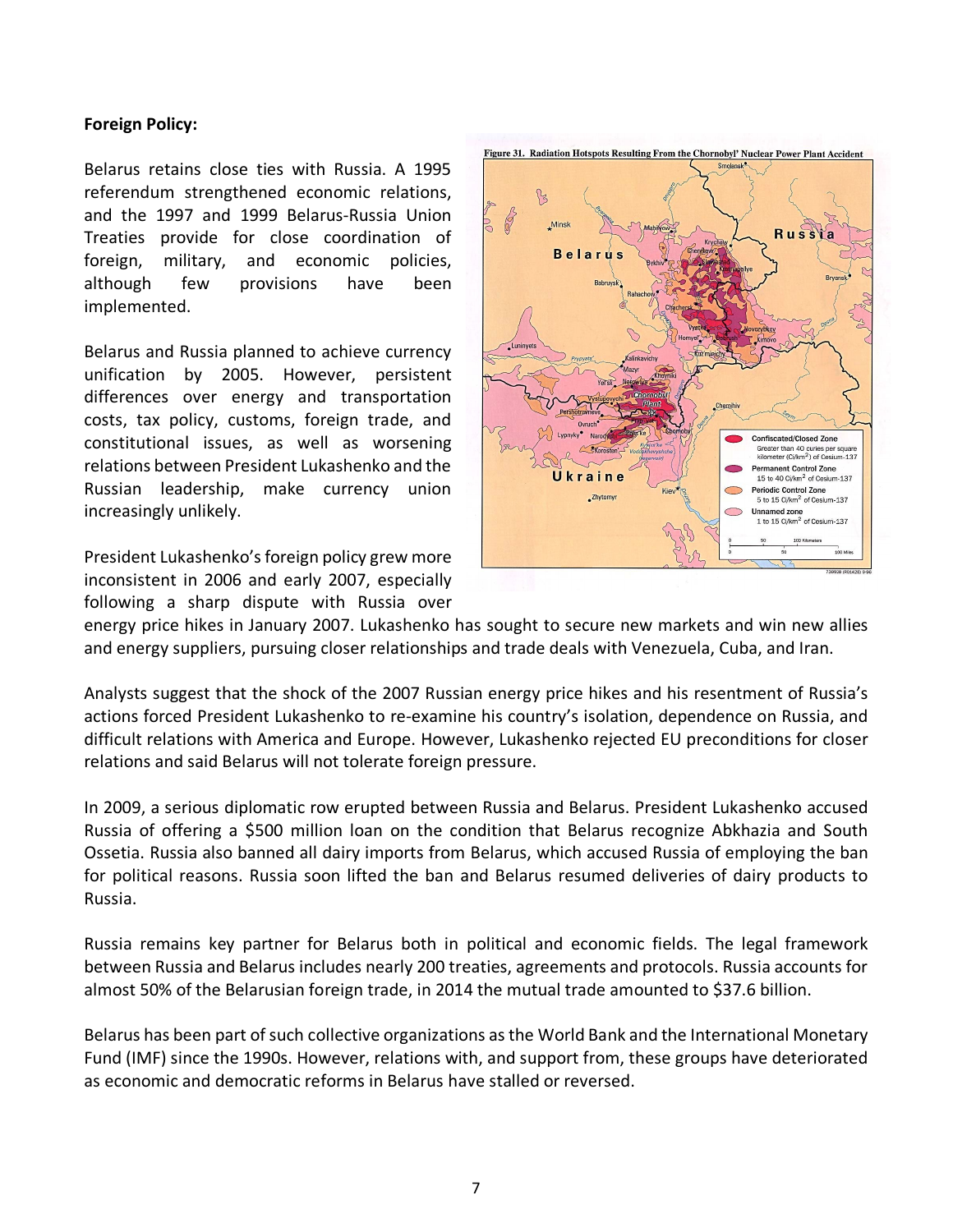Belarus is an active Commonwealth of Independent States (CIS) member. As a result of Ukraine's refusal to hold the CIS chairmanship in 2014, Belarus agreed to take over the chairmanship and conduct a series of CIS official meetings in Minsk.

Belarus also remains an active member of the Collective Security Treaty Organization which includes five other Eurasian countries (Russia, Armenia, Kazakhstan, Kyrgyzstan, Tajikistan, and Uzbekistan).

In May 2014, Belarus joined Russia and Kazakhstan in establishing the Eurasian Economic Union (EEU), came into effect on 1 January 2015..

Minsk has become the main venue for diplomatic negotiations aimed at resolving the war in Ukraine between Ukrainian forces and Russian-backed separatists. Two summits were held in August 2014 and in February 2015 to arrange ceasefire agreements and it remains a meeting point for diplomatic envoys from various countries, including Kurt Volker from the United States, to discuss conflict resolution with regional counterparts.

Recently, Belarus has expressed its readiness to broaden its cooperation with Iran and China.

China and Belarus established a comprehensive strategic partnership in 2013, which set the political foundation for greater military cooperation.

Tensions with Russia continue to pose sporadic problems for the Belarusian government. In January 2016, President Lukashenko adopted a new military doctrine in response to the Russian state's behavior in nearby Ukraine.

In February 2017, Russia reinstated mandatory border controls with Belarus for the first time in 17 years after the Belarusian government announced it was relaxing its visa rules for Western states, including the United States.

In September 2017, Belarus and Russia will hold joint military exercises entitled *Zapad* (West). As many as 100,000 soldiers from the countries' two armed forces are expected to participate, raising anxiety in the region that Russia may use the opportunity to stage a hostile takeover of Belarus or another neighboring country. Both Belarus and Russia have refuted these claims. The Russian military has stated only around 13,000 troops will participate in the exercises, scheduled to follow NATO military exercises held in Eastern Europe in July 2017.

<span id="page-7-0"></span>Belarus maintains diplomatic relations with 174 countries and represented by foreign offices in 56 countries worldwide. In 2014 Belarus established embassies in Australia, Qatar, Mongolia, Pakistan, Ecuador and a Consulate General in Italy.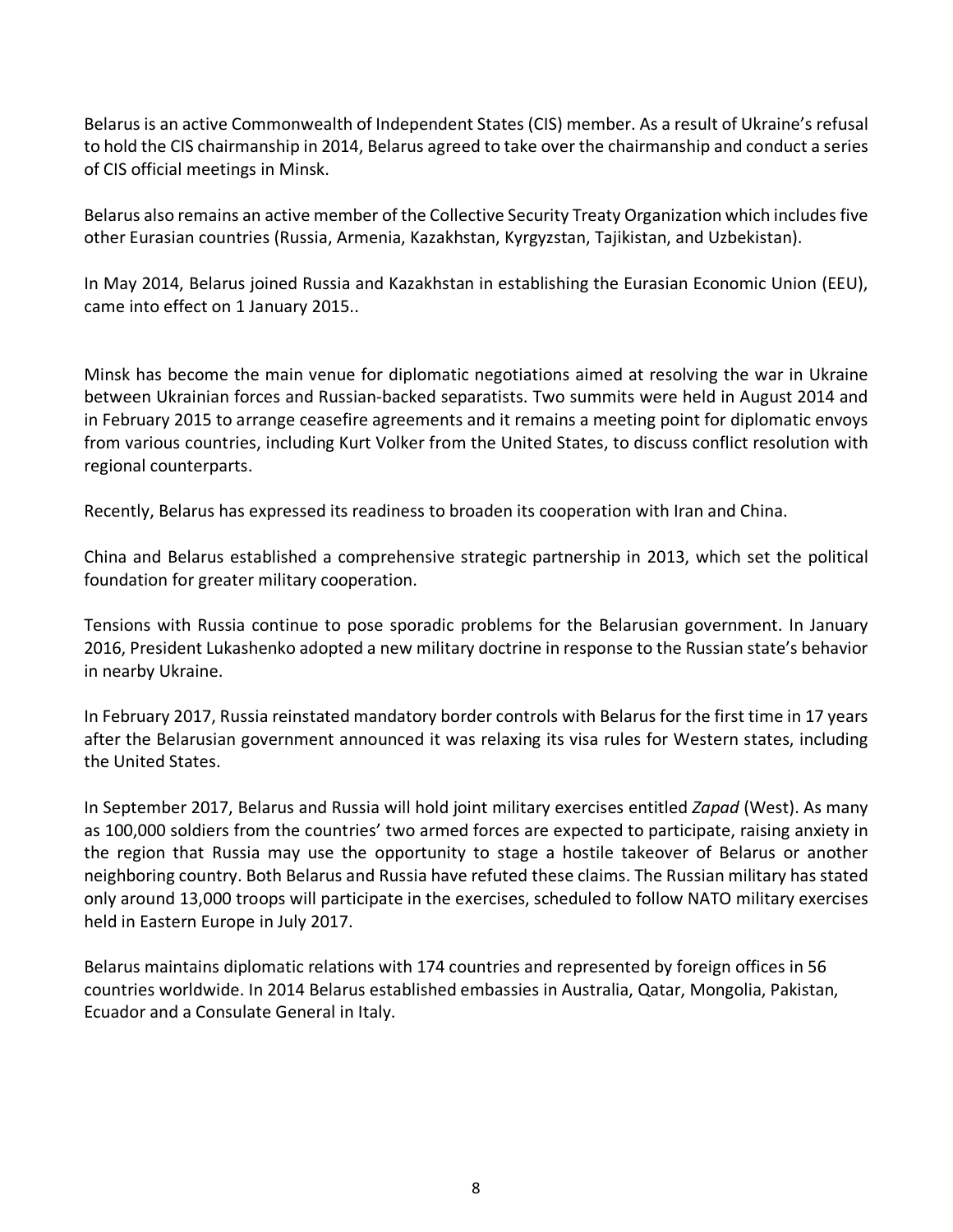# **Relations with the United States:**

The U.S. and Belarus enjoyed good relations immediately following Belarusian independence. The United States opened its embassy in Minsk in early 1992 and, by early 1993, the countries had signed a bilateral trade treaty guaranteeing reciprocal most-favored-nation status; several other economic and assistance agreements followed. By 1995, the United States had provided several hundred million dollars in humanitarian assistance and technical aid to Belarus.

In July 2000, citing the failure of Belarus to respect internationally accepted workers' rights, the Clinton administration withdrew benefits from Belarus in the Generalized System of Preferences (GSP), through which countries may export certain items duty-free to the United States.

In April 2014, Belarusian opposition leaders met with U.S. Members of Congress in Lithuania to discuss the future of the U.S.-Belarus relationship, the crisis in Ukraine, and the 2015 presidential elections.

In September 2014 officials from the State Department, the Agency for International Development and the Department of Defense visited Minsk to discuss potential for cooperation between two states.

Relations with Belarus warmed slightly beginning in late 2015 after the United States suspended its sanctions regime on nine Belarusian companies for President Lukashenko's release of political prisoners. The Trump administration extended sanctions relief in April 2017 and is to remain in place until October of this year.

In September 2016, the U.S. Commission for the Protection of America's Heritage Abroad entered into an agreement with the Belarusian government. The agreement commits the two governments to protect and preserve cemeteries, memorials, historic sites, places of worship, and archives related to all peoples, with a focus on those that were victims of genocide during World War II.

In January 2017, the Belarusian government announced it was amending its visa regime for holders of U.S. passports and other nations. U.S. passport holders may now visit Belarus without a visa for a stay of no longer than five days if they enter and exit the country through its main international airport in Minsk.

# <span id="page-8-0"></span>**Relations with Israel:**

Diplomatic relations between Belarus and Israel were established in 1992. In 1993, Israel opened its embassy in Minsk.

In April 2000, Belarus and Israel signed an agreement on trade, science, culture, and education. The two countries also formed a joint committee on improvement of bilateral relations. President Lukashenko visited Israel in January 2000.

In June 2009, Israel's Minister of Foreign Affairs visited Belarus. Agreements were signed on cultural, educational, and scientific cooperation in 2009-2012.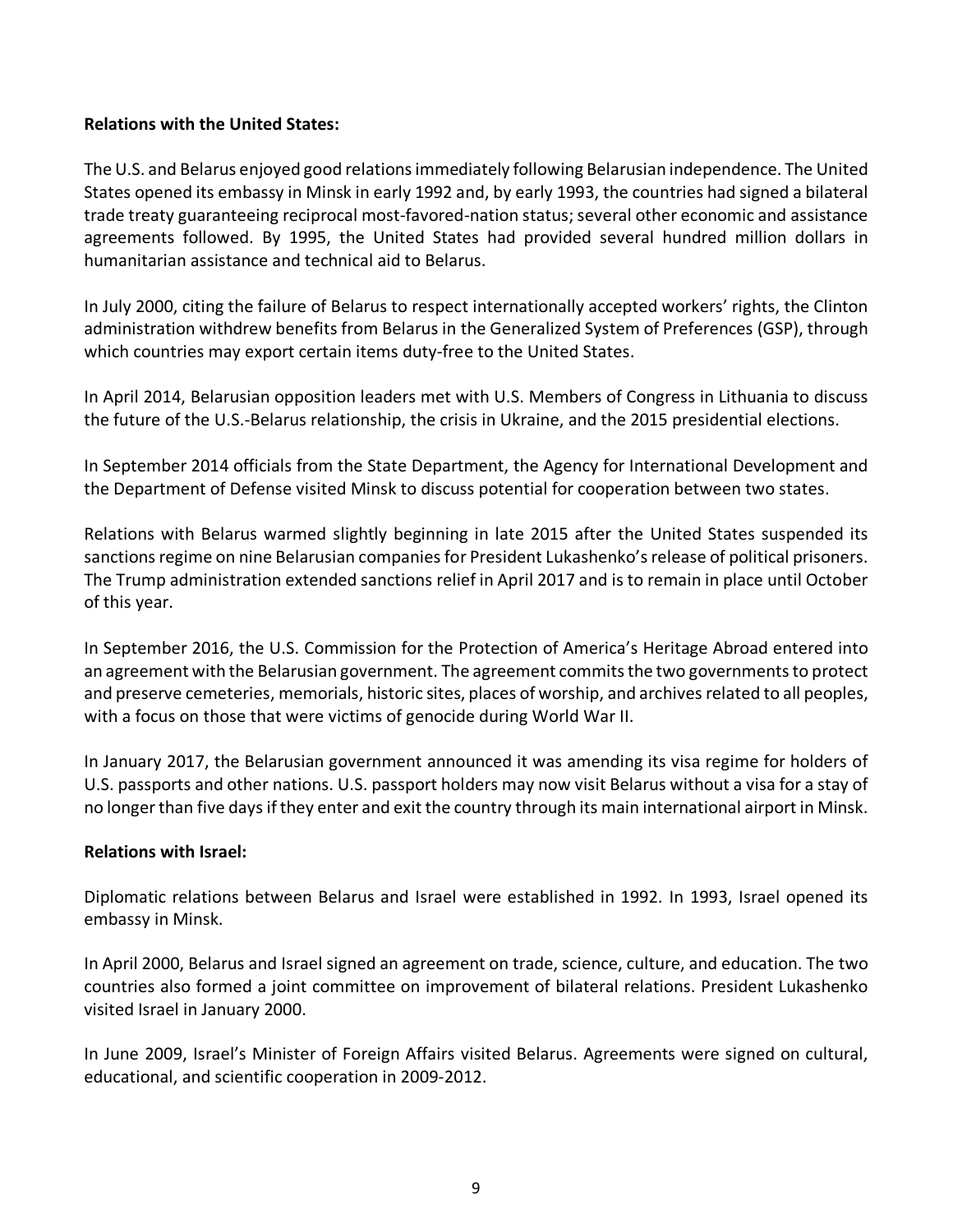Bilateral trade has increased in recent years, exceeding \$100 million in 2012. Israel's investments in the Belarusian economy in 2012 amounted to \$300 million.

In March 2014, Belarusian Ambassador to Israel Vladimir Skvortsov and Israeli Minister of Tourism Izi Landau met in Israel to discuss intensification of bilateral cooperation on tourism. They also touched upon a possibility of introducing a visa-free regime between Israel and Belarus.

In February 2014, the Belarusian trade commercial chamber with support of the Embassy of Belarus in Israel organized a visit of Belarusian business specialists to Tel-Aviv, Israel, to conduct a joint meeting on trade and economic cooperation, and formed a joint trade chamber to foster business connections between both countries and promote Belarusian goods on the international market.

In August 2015 Israeli government announced the closure of its Minsk embassy as part of an extensive cost-cutting program. In response, Belarus intended to close its embassy in Israel. In January 2016, Israeli Prime Minister Benjamin Netanyahu reversed the decision to close the embassy in Belarus, which is the third largest Jewish community in the former Soviet Union.

In November 2015, Israel and Belarus entered into a visa-free travel agreement. The new Israeli ambassador to Belarus, Alon Shoham, arrived in Minsk in February 2017. He has been actively engaged in supporting the local Jewish community. In September 2017, Shoham visited the city of Gomel to meet with Jewish community members then involved in a dispute over construction of an apartment building on a site some believe to be a Jewish cemetery. More information about this dispute can be found in the section below.

# <span id="page-9-0"></span>**Jewish Communal Life & Anti-Semitism:**

The Jewish community of Belarus has a long and rich history. Jewish communities first appeared in Belarus in the 14<sup>th</sup> century, when the country was part of Poland-Lithuania. Present-day Belarus is located at the heart of the Pale of Settlement, the territory of the Russian Empire created at the end of the 18<sup>th</sup> century where Jews were permitted to settle. By the end of the 19<sup>th</sup> century, Jews comprised 13% of the total population of Belarus, with half of the populations of cities like Minsk, Vitebsk, Mogilev, and Gomel being 50% Jewish. Jews faced discrimination and pogroms in Belarus as they did elsewhere in the Russian Empire. Marc Chagall (1887-1985), the world famous Russian painter, was born in a village outside of Vitebsk and first studied art in that city before relocating to Paris. His art has served as a window on to Jewish life in pre-war Jewish Belarus, including pogroms that plagued Belarus at the time.

Tragically, the Jews of Belarus were nearly wiped out by the Holocaust and Soviet policies. After the German invasion of Belarus in 1941, Jews in Nazi-occupied Belarus were massacred en masse and in some cases deported to concentration camps. As many as 142,000 were evacuated to other locales of the USSR and survived. The Minsk ghetto was the largest in the Nazi-occupied USSR. The Nazis established a death camp outside of Minsk called Maly Trostenets where it is estimated that as many as 65,000 Jews were killed there during the Holocaust. During World War II, German forces and local collaborators murdered between 600,000-800,000 Belarusian Jews. In total, one-quarter of Belarus' entire population was killed in the war, and 90% of the country's Jewish population was wiped out.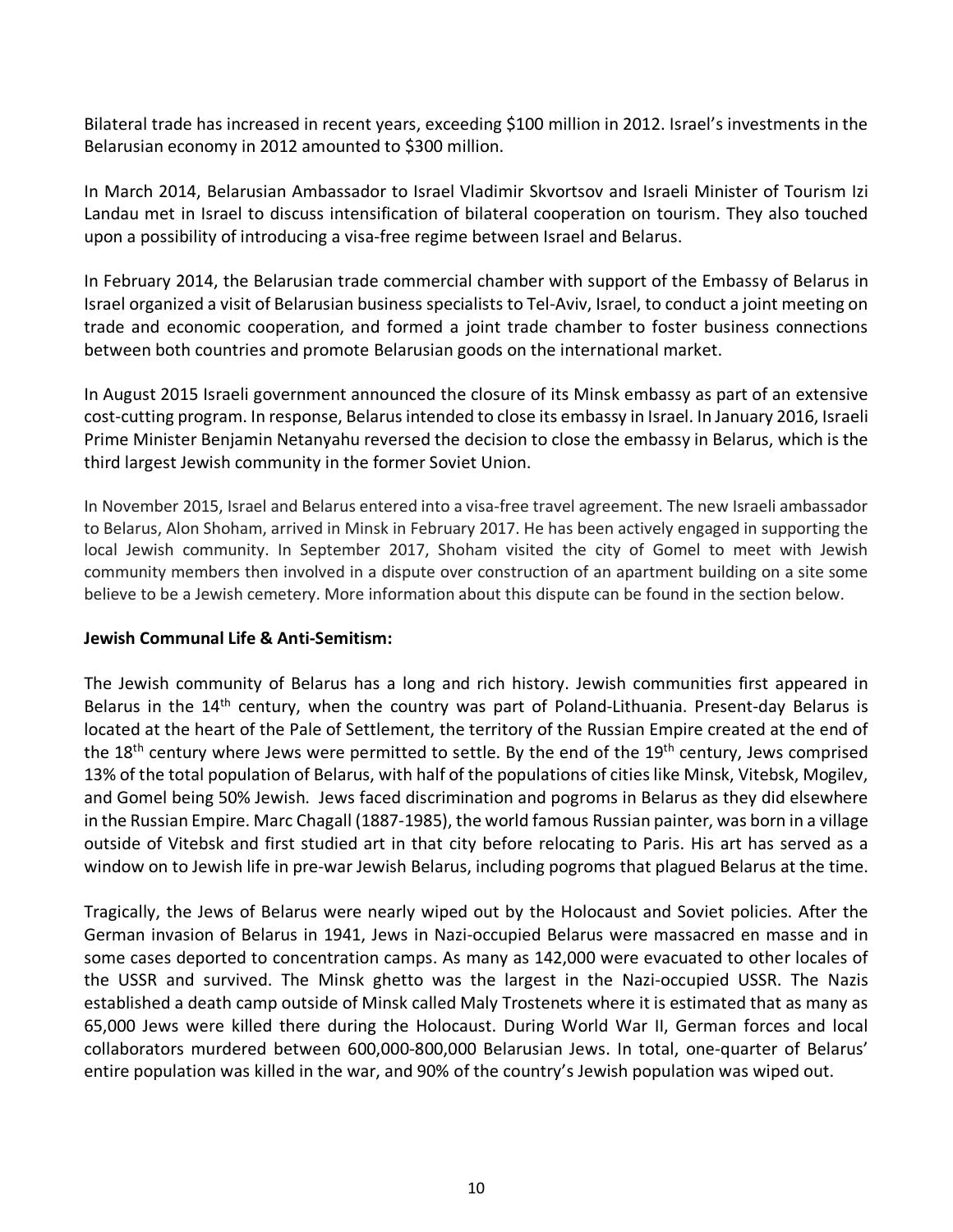The Soviet Union brought with it policies that marginalized Jewish identity and sidelined Holocaust narratives. Religious expression was widely suppressed and memorialization of the Holocaust was largely not observed. Belarus was the site of some Stalinist purges of Jewish cultural figures, including the murder of the director of the Moscow State Yiddish Theater, Solomon Mikhoels, who was intentionally run over by a truck in Minsk in 1948. From the 1970s on, Jews emigrated in waves from Belarus to Israel and the United States. This wave of immigration continued after the collapse of the Soviet Union in 1991 when Belarus gained its independence. From 1979 to 1999, it is estimated that the Jewish population of Belarus decreased from over 135,000 Jews to fewer than 50,000. Jewish population estimates fluctuate greatly; current estimates place the Jewish population at around 50-60,000 though official statistics placed the number at as low as 13,000 during the last census in 2009.

The current Jewish community is represented through many local organizations and is actively supported by Israeli and American organizations. Anti-Semitism has been prevalent throughout Belarus' history, but there have been fewer reported incidents in recent years. Relations with the government are cordial, but infrequent prosecutions of popular anti-Semitism and unresolved communal property restitution and preservation issues are complicating factors.

# **Organizations and Programs:**

There are currently 39 active religious communities in Belarus. The primary coordinating body is the Belarus Union of Jewish Organizations and Communities (ABJOC). Religious services are provided throughout Belarus by several organizations, including Chabad Lubavitch, Aish HaTorah, the World Union for Progressive Judaism, and the Union of Religious Jewish Congregations (URJC). At least half of the country's Jewish population is thought to live in or near Minsk.

The Jewish community produces a number of publications in regular circulation including Berega and Mishpocha to provide Belarusian Jews with news, resources, and information about community events.

Educational programs operate in cities throughout the country, with one Jewish day school each in Minsk, Gomel, Mogilev, and Pinsk. The Israeli



**World War II Memorial at Khatyn**

Education Ministry currently funds all of the Jewish day schools. In the mid-2000s, up to 19 Sunday schools were operational in Belarus but that number is thought to be smaller today.

There are six comprehensive Jewish schools in the state. Jewish classes are offered at Minsk #132 Secondary School with support from Israel's Ministry of Education, the Lauder Shneor College in Minsk is supported by the Ronald Lauder Foundation, and the Jewish Bi-L gymnasium and the Or Avner school also operate in Minsk. In 2000, the Beys Aharon boarding school opened in Pinsk and was later renamed for Nobel Prize winner Simon Kunetz in 2007. There are two other Or Avner schools in Mogilev and Babruysk, respectively. There are five Jewish kindergartens in Minsk, Gomel, Hrodna, Mogilev, and Vitebsk. The Gomel Jewish community of Beit Yakov operates a Yeshiva out of its synagogue building, opened with JDC funding in 2009.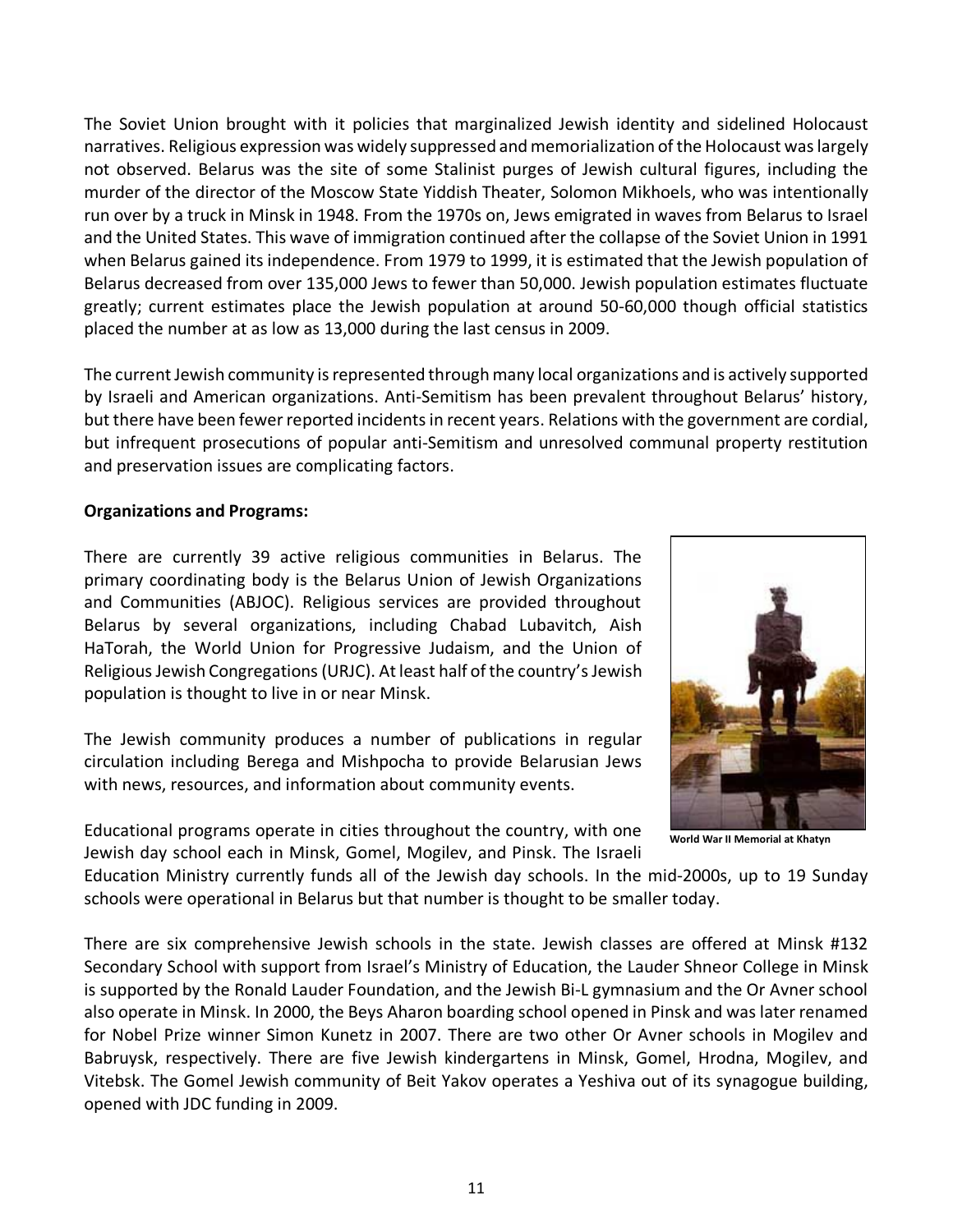The Marc Chagall Institute of Jewish Studies opened at the Belarus State University in 1999 but closed in 2004. In February 2004, during the school's winter break, the Belarus Education Ministry suddenly ordered MHI closed, ostensibly due to a reorganization of BSU. However, foreign observers and Belarusian Jewish community leaders believed the closure was related to what the Lukashenko government saw as MHI's "pro-Western bias" and to growing state anti-Semitism in Belarus. The Belarusian government first indicated its displeasure with MHI in 2003, when the school unveiled plans to build a new campus with Western and Israeli funding. The former MHI Judaica program continued as an independent entity within the BSU until the International Relations department absorbed it in 2005.

In September 2004, the Belarus Ministry of Foreign Affairs denied registration to the Belarus Bureau of the Union of Councils for Jews in the Former Soviet Union (UCSJ) and froze its funds, arguing that the group was late in submitting its request for accreditation. The head of the UCSJ Belarus Bureau, which was first registered in Belarus in 2001, said the move was aimed at silencing his organization, which had spoken out against rising anti-Semitism and other extremist activity in Belarus.

The Jewish Agency for Israel (JAFI/ "Sochnut") runs a network of Hebrew-instruction ulpans, youth clubs, and other programs to encourage aliyah. A chapter of Hillel, based in Minsk, has over 150 students, who contribute to many community events, particularly as part of the FSU Hillel Pesach Project, which organizes seders for thousands in Belarus. The American-based Yeshiva and University Students for the Spiritual Revival of Soviet Jewry (YUSSR) has operated youth camps and seminars in Belarus since 1992, and sponsors adult education, Yiddish, and Jewish cultural programming, primarily in Minsk and Mogilev. An ABJOC-initiated Holocaust education program operates in several non-Jewish schools in Minsk and other cities. The program expanded in April 2003, when it held a two-day seminar for mostly non-Jewish teachers in Minsk, sponsored with help from the Euro-Asian Jewish Congress (EAJC) and the Belarusian Ministry of Education.

The American Jewish Joint Distribution Committee (JDC/"Joint") is active in Minsk and 14 other Belarusian cities. It runs the Creative Intellectuals Club for Jewish Studies, provides food and medicine to impoverished Jews through its network of Hesed (charity) centers, and operates a "Warm Homes" aid program for Righteous Gentiles who saved Jews during the Holocaust. Hesed serves as many as 18,000 elderly Jews in the country. In 2002, JDC, with financial assistance from World Jewish Relief and the Atlanta, Georgia Jewish community opened the Minsk Jewish Campus, which also houses a new Belarusian Jewish history museum established by ABJOC. Other programs include women's clubs, children's activities, and computer classes. In April 2007, the Minsk Jewish Campus, which now hosts 18 separate Belarusian Jewish organizations – among them the "Hesed-Rahamim" charitable and welfare organization, the "Rainbow" program for the rehabilitation of disabled and handicapped Jews, and the "Emunah" Jewish Cultural Society – celebrated its fifth anniversary. JDC also runs a program called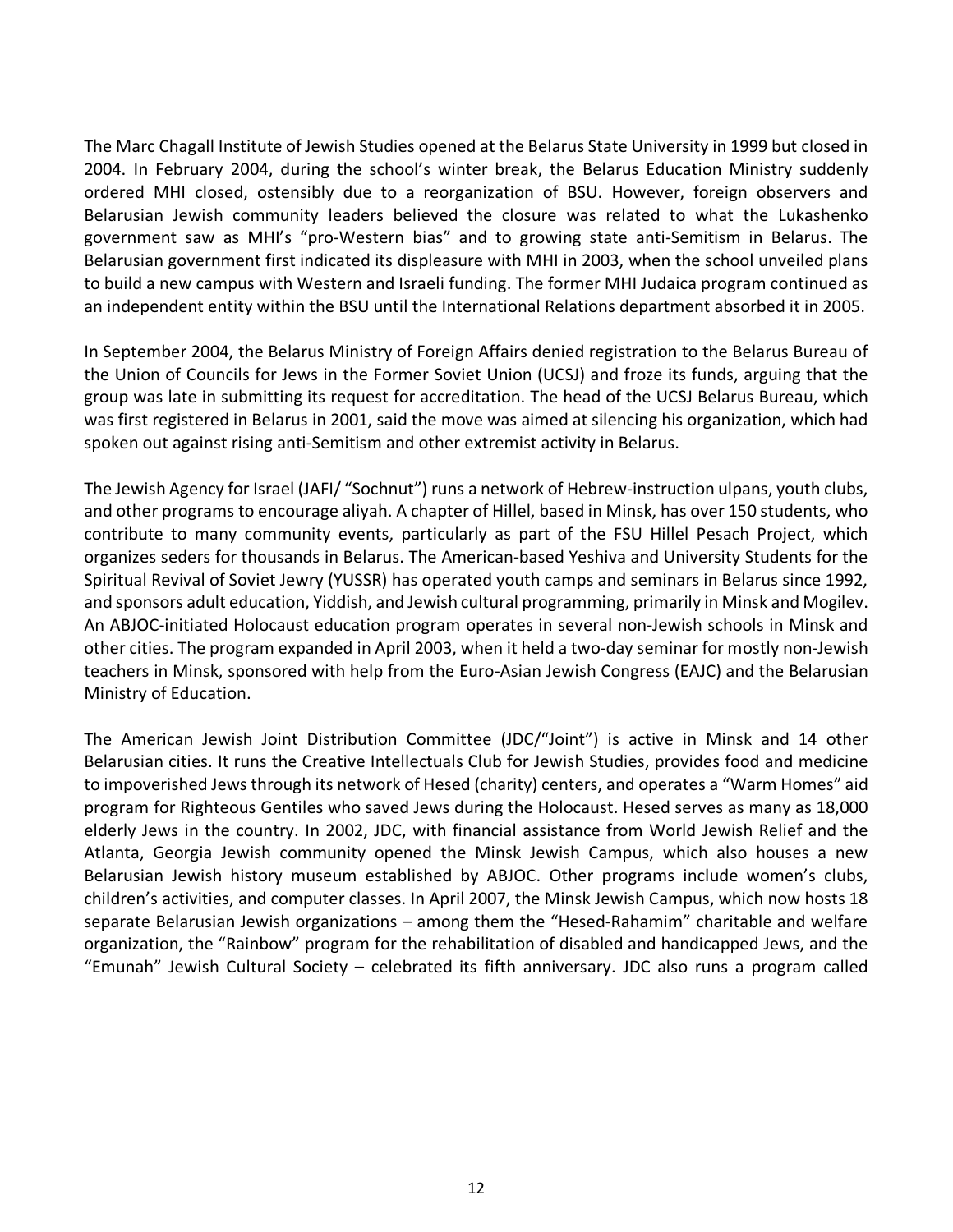

**The Yama Holocaust Memorial in Minsk**

"Active Jewish Teens" which remains popular with Minsk's Jewish youth. Jewish Family Outreach Services support needy Jewish families during the winter, as part of the Minsk Jewish Campus. JFOS compliments the Hesed welfare system for elderly Jews by offering food packages, counseling and job training. JFOS maintains a database of over 3,500 families including 1,200 families in Minsk. Moishe House, an international network of social group residences for Jews, is active in Minsk.

In 2017, a dispute arose when a Israeli-Ukrainian journalist released a story claiming that the Belarusian government was planning on taxing JDC-funded assistance to elderly

Belarusian Jews and Holocaust survivors. The issue involved a lack of clarity in the Belarusian tax code regarding contributions of charitable materials from international organizations. NCSEJ and other international Jewish organizations worked with the Belarusian government to clarify the language of the tax code and the issue was resolved without issue.

Several war veteran and ghetto survivor societies operate throughout Belarus, advocating for state benefits and for German and Swiss compensation; war veterans receive a state pension of about \$100 per month.

# **Heritage, Memorial Sites, and Restitution:**

Yama ("the pit") was the first official Holocaust memorial established on the territory of the Soviet Union. Erected in 1946, it was dedicated in Yiddish and Russian to the 5,000 Jews from the Minsk ghetto who were murdered at the site on March 2, 1942. In recognizing the Jewish heritage of its victims in a Yiddishlanguage dedication, this monument was unique in the Soviet Union. Unlike at other Holocaust sites in the Soviet Union, Jews were legally permitted to gather at Yama throughout the Soviet period. Another mass grave was discovered in October 2002 at Slutsk. Residents report that the estimated 12,000 victims, mostly Jews, were taken from Slutsk and a nearby concentration camp and executed by Nazi forces in 1942-44; a memorial was installed and dedicated in 2007.

In 2002, a Jewish museum opened in Minsk and remains operational today. Several other small museums featuring exhibits on Jewish heritage are functioning in Belarus, including a museum dedicated to the birthplace of Marc Chagall.

In April 2013, the government of Belarus announced that it will renovate a  $17<sup>th</sup>$  century synagogue in Bykhaw, one of the country's oldest synagogues, and turn it into a Jewish museum.

In June 2013, Limmud FSU held its conference in Vitebsk, where over 500 young Jews gathered to learn more about their history and culture.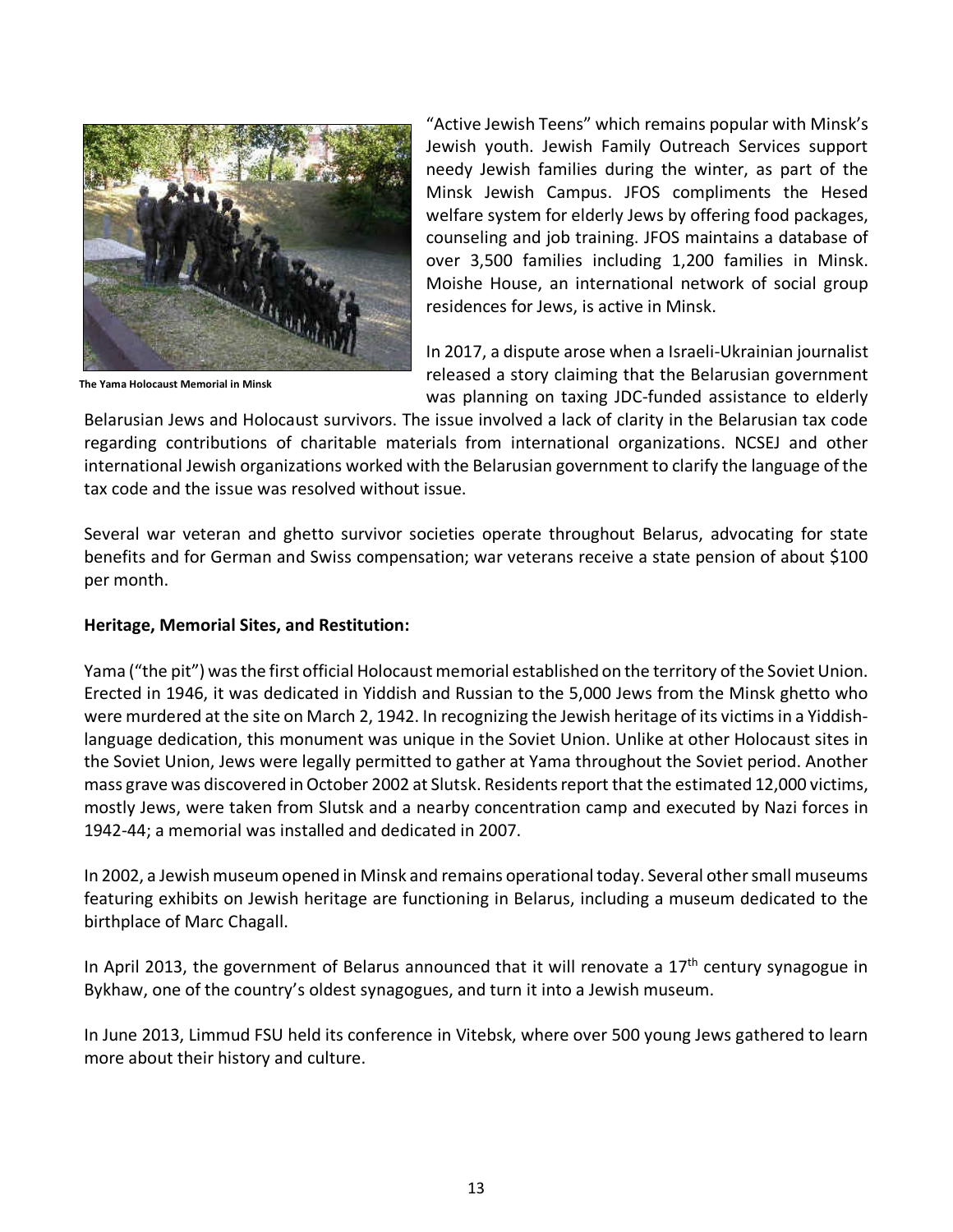In June 2017, the European Jewish Cemeteries Initiative announced it will conduct an exhaustive survey of Jewish cemeteries in Belarus with funding from the U.S. Commission for the Preservation of America's Heritage Abroad (USCPAHA).

The survey is ongoing. So far, ESJF has conducted surveys at 729 potential cemetery sites and identified 420 as being explicitly Jewish, as opposed to a previously defined figure of 293. The condition of most of these cemetery sites is poor. Cemeteries were built over, their headstones used in construction works by Soviet and Nazi authorities. Many other cemeteries that were not entirely destroyed or otherwise desecrated are unfenced and untended, leaving them to erode in the elements. ESJF is continuing to work with Belarus to identify, document, and protect cemetery sites. A delegation from USCPAHA will visit Belarus in September 2017.

Issues concerning Belarusian Jewish cemeteries came to the fore in Gomel twice, first in April 2008 and later in 2017. In 2008, human remains from an old Jewish cemetery were discovered during excavation work near a stadium in Gomel (constructed during the Soviet era) and were reburied at another local Jewish cemetery. A rabbi traveled from Israel to conduct the ceremony. Local government officials attended and facilitated the reburial.

In 2017, controversy arose when a local Gomel archaeologist claimed that a site across the street from the abovementioned stadium was also a cemetery and that the construction of a new apartment building on this territory should cease immediately. Using historical maps of the city to prove his case, the archaeologist showed that the Jewish cemetery extended across the street from where the stadium is tt the apartment construction site. The Jewish community led efforts to work with the developer and check the site for evidence of burial and human remains; none were found.

Belarus has no law on the restitution of communal property, and attempts to salvage Jewish cemeteries and properties have met with mixed success. Jewish cemeteries in Slonim, Volozhin, and Radim have been fenced off to prevent construction, thanks to efforts by the Jewish community.

A small number of Communist-seized buildings, including nine synagogues, have been returned to the Jewish community, but little progress has been achieved overall. Some 96 synagogues remain in state hands despite community efforts and letter campaigns to government authorities.

The Volozhin Yeshiva, built in 1803 as the founding institution of the modern Yeshiva movement, was returned to the care of the URJC in the early 1990s, as was the Slonim Synagogue. Both have been registered as state historical sites and need restoration.



**The Volozhin Yeshiva building**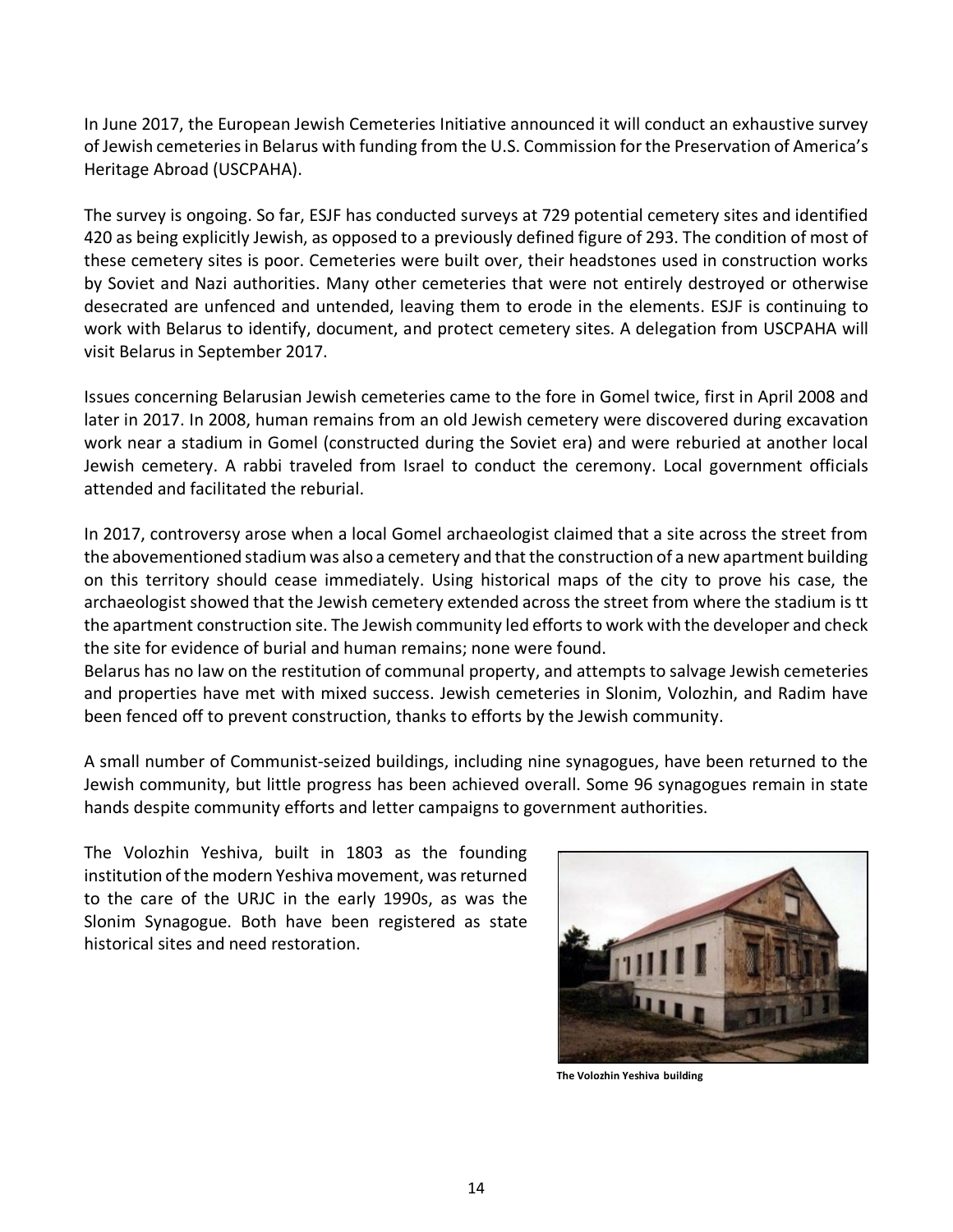

**Lukashenko and then-Jewish Agency Treasurer Chaim Chesler during the rededication ceremony in 2000**

In some cases, historical and cultural landmarks have been destroyed

despite Jewish community opposition. A former synagogue, built at the end of the 19<sup>th</sup> century and located in a historic district of Minsk, was demolished in September 2001 to make way for luxury apartments. Before the building's demolition, the



**The Minsk Choral Synagogue, now a state theater**

Ministry of Culture revoked the building's status as a historical

monument. Jewish community protests addressed to the Minsk city government and to the Ministry of Culture received no response. In November 2002, 75 Belarusian lawmakers took up this cause, appealing to President Lukashenko to stop the destruction of Jewish cultural landmarks, especially the apartment construction and the construction of a parking lot on the foundations of a ruined  $16<sup>th</sup>$  century synagogue.

# **Anti-Semitism:**

The primary sources of anti-Semitism are local Orthodox churches, individual politicians and intellectuals, and marginal youth groups that include neo-Nazis and skinheads. Anti-Semitic publications have also appeared in local newspapers and in books published by "Orthodox Initiative," a Minsk publishing house whose majority owner is the Minsk Orthodox Diocese. It and other local publishing houses have published stridently anti-Semitic books in the recent past that depict Belarusian Jews and "world Jewry" as enemies of Belarus.

The 2016 State Department Religious Freedom Report notes that the Jewish community remains concerned over the Belarusian Orthodox Church's commemoration of a young child allegedly killed by Jews near Hrodna in 1690. The commemoration has been associated with anti-Semitic acts of vandalism in the past.

Anti-Semitic acts involving Jewish cemetery desecrations, graffiti, and attacks on community property (especially on synagogues and Holocaust memorials) have taken place in Brest, Gorodeya, Pinsk, Rechica, and other cities across Belarus in recent years.

In November 2016, a trio of skinheads smeared black paint on a Holocaust memorial in the city of Mogilev. In February 2017, the group was convicted of hooliganism and the oldest member at 19 years of age has been sentenced to two years in prison; another received a sentence of six months. The third is a minor and was given six months' probation.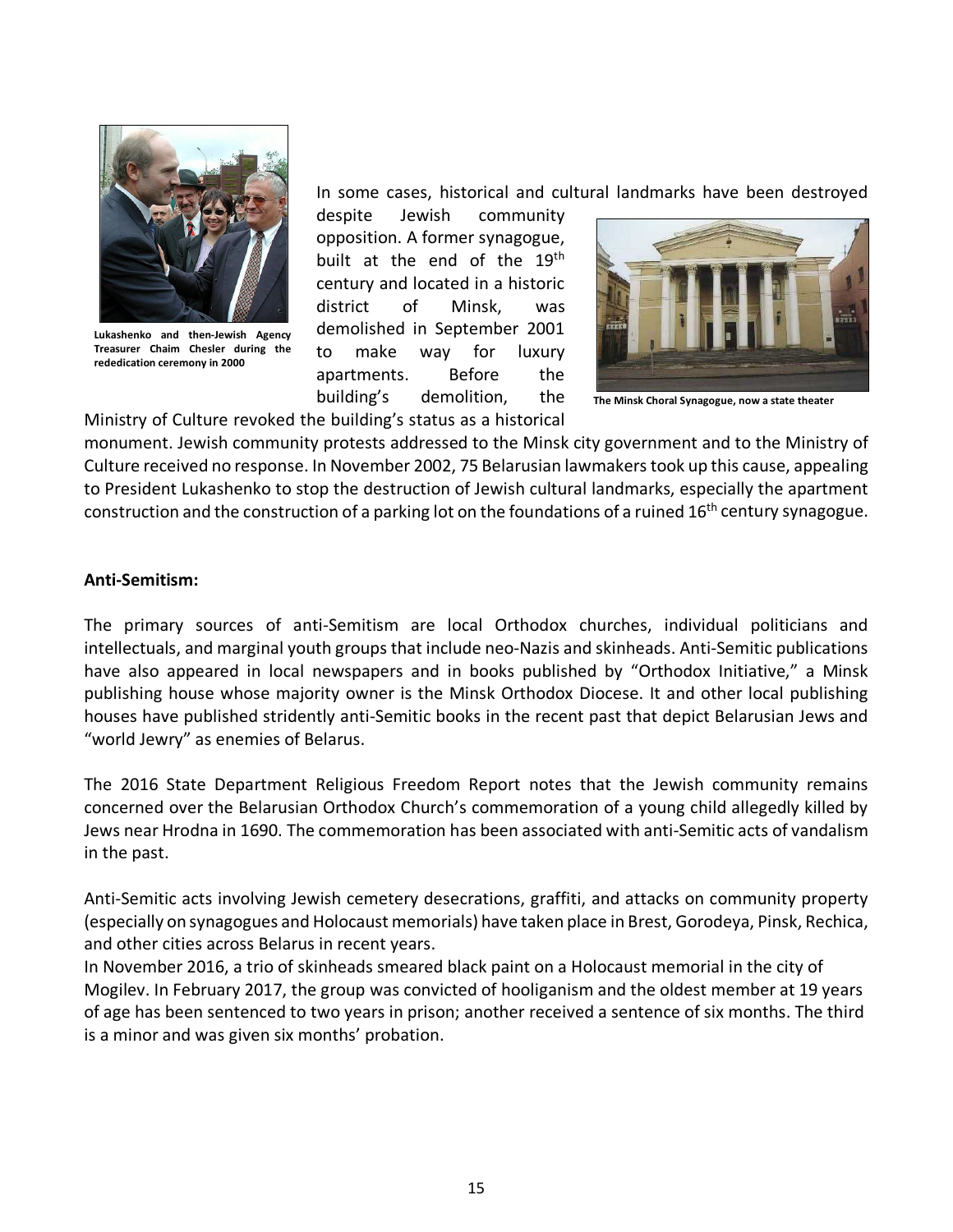On August 2014, vandals painted swastikas on several plaques commemorating Jews in Hrodna. The plaques were installed at an alley of trees planted during the festival of national minorities in Hrodna in June.

On December 2014, vandals painted swastikas and anti-Semitic slogans on a Jewish religious and secular community center in Homyel.

In April 2013, graffiti with Nazi symbols and anti-Semitic inscriptions were discovered on one of the central streets of Mogilev.

In February 2008, vandals set fire to wreaths and flowers laid at the memorial to Holocaust victims in Brest. The memorial has been vandalized many times since it was erected in 1992. On May 9, 2007, vandals set fire to flowers laid at the monument. Police opened a criminal case but did not identify any suspects. In February 2007 vandals desecrated the monument, but no suspects were identified. In November 2006 an explosion occurred at the same monument, which police attributed to petty hooliganism.

In April 2008, a Holocaust memorial in Slutsk was damaged in a vandal attack. Unknown persons splattered brown paint over the fence around the memorial, daubed fifteen swastikas on the memorial using a stencil, and painted the (incorrect) birth date of Adolf Hitler.



**In November 2006, swastikas and anti-Semitic slogans were painted on the wall of the Israeli Information and Cultural Center in Minsk**

In March 2007, a Holocaust memorial in Minsk was vandalized on the 65th anniversary of a mass killing of German and Belarusian Jews by the Nazis in the wartime Minsk ghetto. A Holocaust memorial plaque was stolen from the same site but was recovered in April 2007 after the German Embassy in Minsk offered a reward for its return.

In August 2005, the Yama memorial was found covered with wreath fragments and human waste. The Pinsk Holocaust memorial was damaged in April 2005. In Brest, a monument commemorating local Jewish Holocaust victims was defiled in November 2004. In Gorodeya, a Holocaust memorial was damaged in July 2004.



**Vandalism at a Minsk Holocaust memorial in May 2003**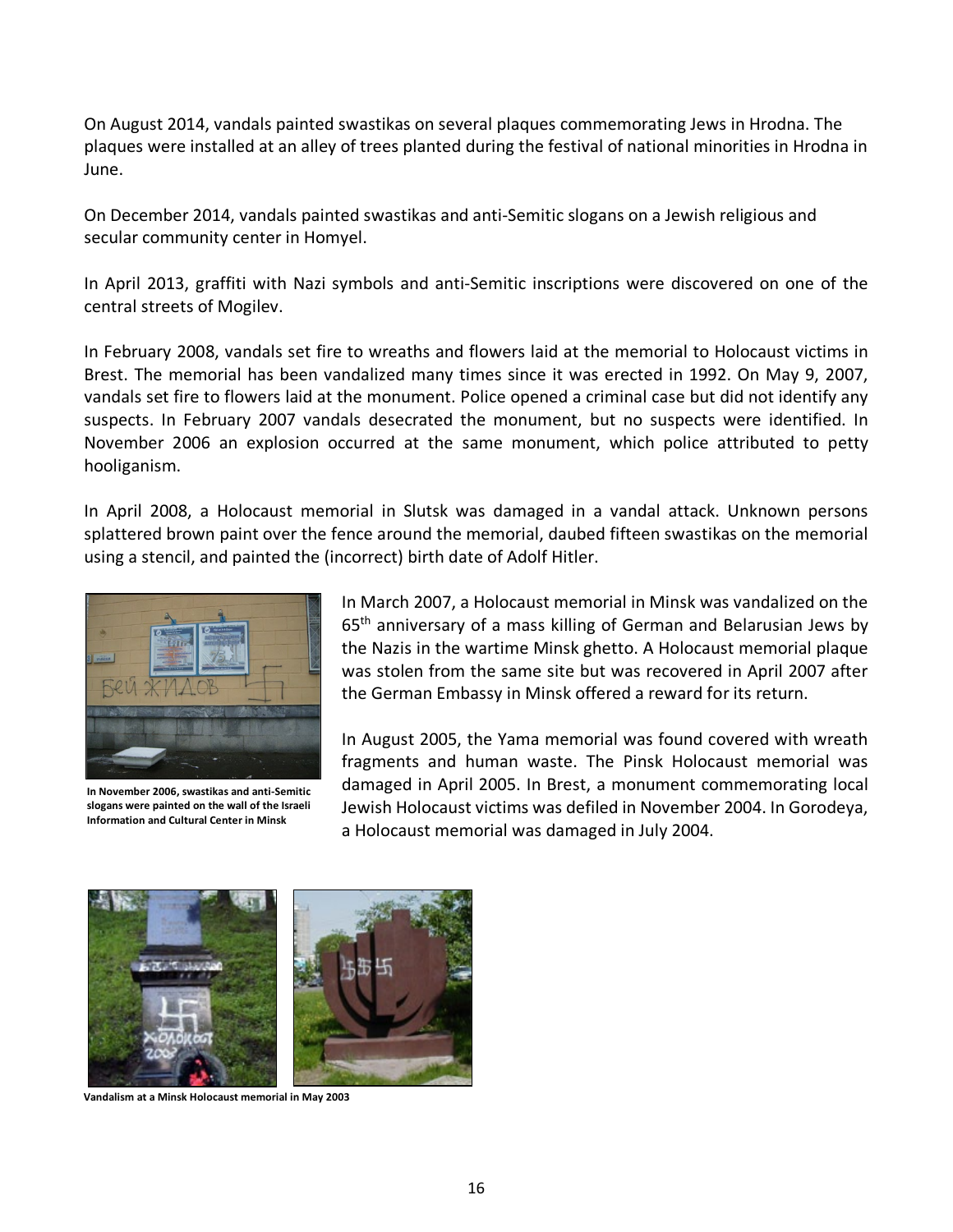In July 2004, reports surfaced that a publishing company connected with the Russian Orthodox Church in Belarus published two anti-Semitic works sold through the "Orthodox Book" shop in central Minsk. One book, *There Are No Inferior Peoples*, claims that the Soviet system was built on the model of the Jewish community. The other book, *How Anti-Semites are Made*, compares Zionism to fascism. The author, priest Andrey Kuraev, remains an influential figure in the Church in Belarus.



**The old synagogue in Mogilev**

#### Belarus sent a delegation to the 2005 OSCE conference

on anti-Semitism in Cordoba, Spain. The Belarusian Chairman of the Committee on Religion and Nationalities, Stanislav Buko, submitted a statement saying that "Belarus, its civil society, categorically condemns all forms of anti-Semitism, as well as xenophobia and intolerance and racism as a whole." In December 2005, Eduard Skobelev, editor of the Presidential Administration's bulletin, released a book containing anti-Semitic statements and accusations, while claiming he had the support of the Presidential Administration.

In April 2006, a Jewish music teacher was threatened with criminal prosecution for celebrating Purim with Jewish children during an optional class on Jewish culture at a state-run kindergarten in the eastern city of Mogilev.

In July 2006, former Belarusian parliamentarians and opposition members requested the Prosecutor General to file incitement charges against a publisher of anti-Semitic literature connected to the Orthodox Church. Noting that the literature is being printed at a state-run facility, the oppositionists warned that this implicated the government in the publication of hate literature.

In November 2006, the Belarusian KGB declined to investigate the latest desecration of the Yama Holocaust memorial in Minsk, which had been defaced with swastikas and anti-Semitic leaflets by a group calling itself the "White Rus-Aryan Resistance Front." Dismissing the incident as "teenage hooliganism," the KGB said it saw no need to investigate the incident and that it had no information on this group. In October 2006, in response to complaints by a local opposition activist who had been threatened by local members of the openly neo-Nazi Russian National Unity (RNU) movement, the Belarusian KGB replied that no such organization was registered with local authorities and therefore did not operate in the activist's home region. Belarusian opposition activists reported several other cases of RNU harassment, intimidation, and death threats in 2006, and have accused the Belarusian government of turning a blind eye.

In March 2007, following a visit by the Israeli ambassador to Belarus, the city authorities of Mogilev gave permission for the reconstruction of an old ruined synagogue in the city and for the erection of a Holocaust memorial on the site of the former Mogilev ghetto, to be funded in part by the local Jewish community. Later in the month, an international conference on Belarusian-Jewish dialogue took place in Minsk. Experts from Belarus, Israel, Russia, and Ukraine participated in the conference, which was